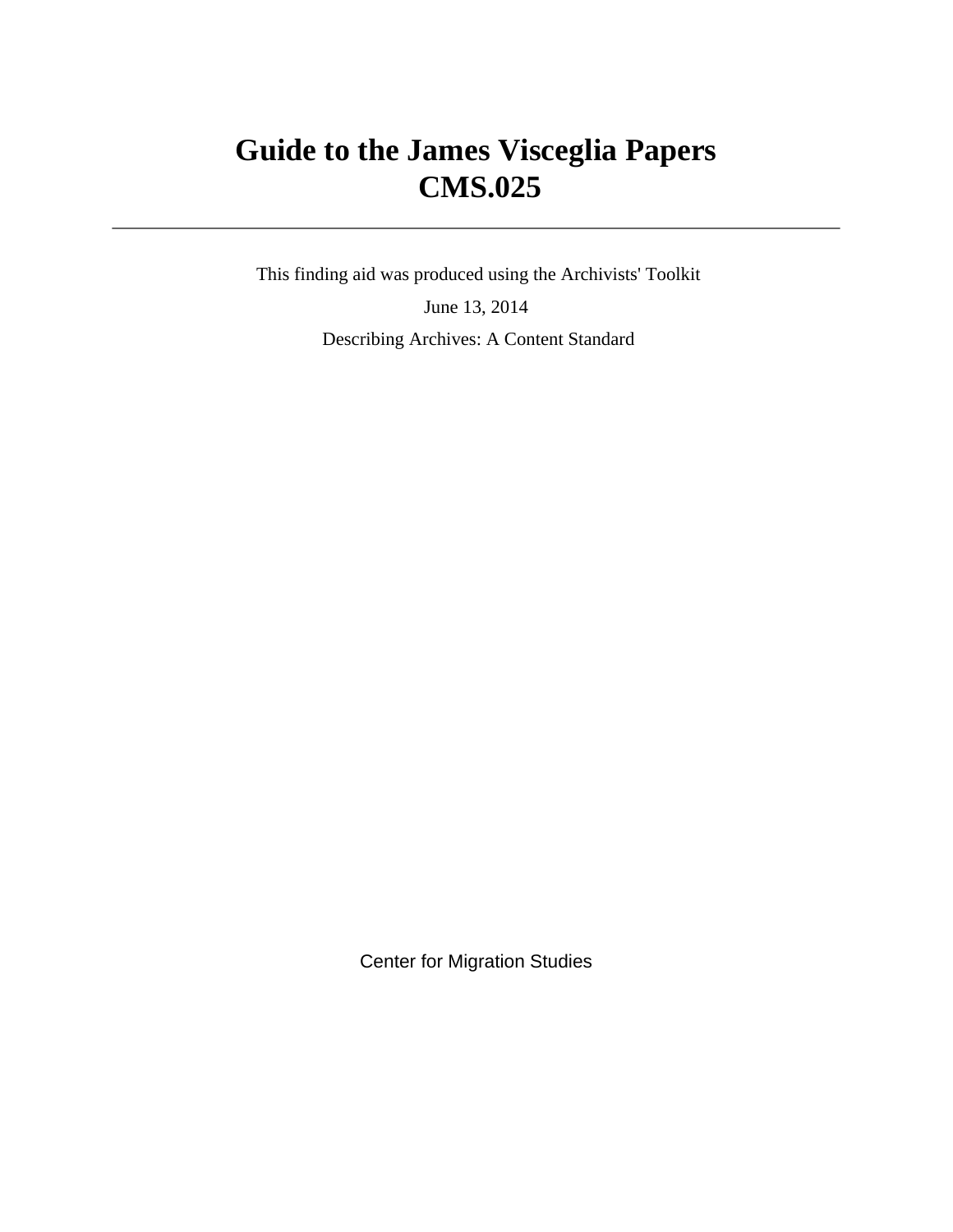# **Table of Contents**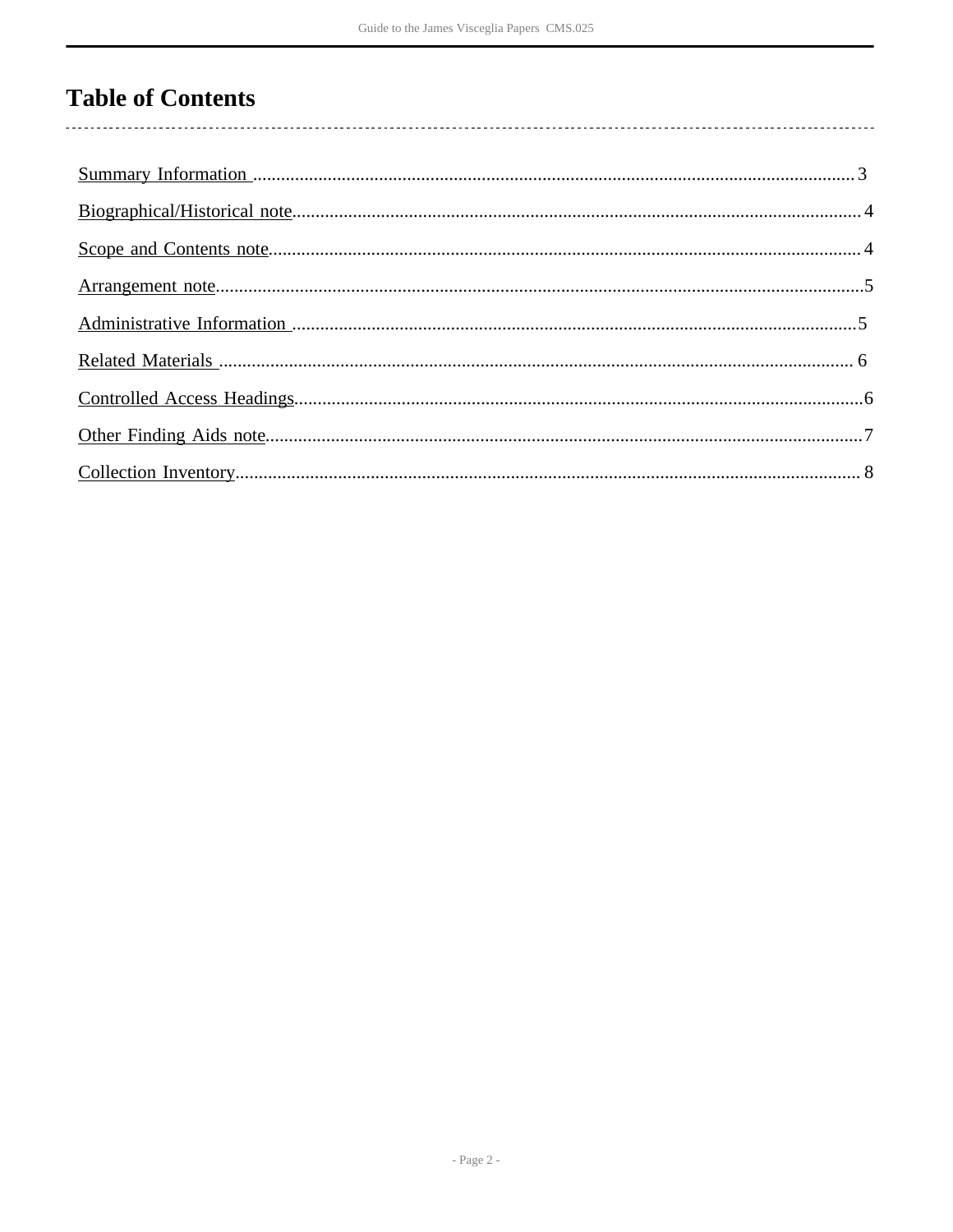# <span id="page-2-0"></span>**Summary Information**

 $\overline{a}$ 

| <b>Repository</b>                                           | <b>Center for Migration Studies</b>                                                                                                                                                                                                                                                                                                                                                                                                                                                                                                                                                                                                                                                                                                                          |  |  |  |
|-------------------------------------------------------------|--------------------------------------------------------------------------------------------------------------------------------------------------------------------------------------------------------------------------------------------------------------------------------------------------------------------------------------------------------------------------------------------------------------------------------------------------------------------------------------------------------------------------------------------------------------------------------------------------------------------------------------------------------------------------------------------------------------------------------------------------------------|--|--|--|
|                                                             |                                                                                                                                                                                                                                                                                                                                                                                                                                                                                                                                                                                                                                                                                                                                                              |  |  |  |
| <b>Creator</b>                                              | Visceglia, James, 1896-                                                                                                                                                                                                                                                                                                                                                                                                                                                                                                                                                                                                                                                                                                                                      |  |  |  |
| <b>Title</b>                                                | James Visceglia Papers                                                                                                                                                                                                                                                                                                                                                                                                                                                                                                                                                                                                                                                                                                                                       |  |  |  |
| Date [inclusive]                                            | 1929-1975                                                                                                                                                                                                                                                                                                                                                                                                                                                                                                                                                                                                                                                                                                                                                    |  |  |  |
| <b>Extent</b>                                               | 0.75 Linear feet One full and one half-size document box.                                                                                                                                                                                                                                                                                                                                                                                                                                                                                                                                                                                                                                                                                                    |  |  |  |
| Language                                                    | English                                                                                                                                                                                                                                                                                                                                                                                                                                                                                                                                                                                                                                                                                                                                                      |  |  |  |
| Language of Materials note Collection is mostly in English. |                                                                                                                                                                                                                                                                                                                                                                                                                                                                                                                                                                                                                                                                                                                                                              |  |  |  |
| <b>Abstract</b>                                             | James Visceglia was born in 1896 in the town of Aquavina delle Fonti<br>in the province of Bari, Italy. He received a Doctor of Economics and<br>Business Administration degree from the University of Genoa. During<br>World War I, he was a fighter pilot with the Italian Air Force earning<br>the Croix de Guerre. In 1928, he emigrated to the United States, married<br>and settled in California. This small collection documents the activities<br>of James Visceglia; his involvement in Catholic causes, in business<br>ventures, charitable drives, civic enterprises, and in journalism. The<br>materials consist of correspondence, photographs, souvenirs booklets,<br>autobiographical writings, and a scrapbook of clippings from 1929-1975. |  |  |  |

#### **Preferred Citation note**

Center for Migration Studies of New York; James Visceglia Papers (CMS 025), Box; Folder.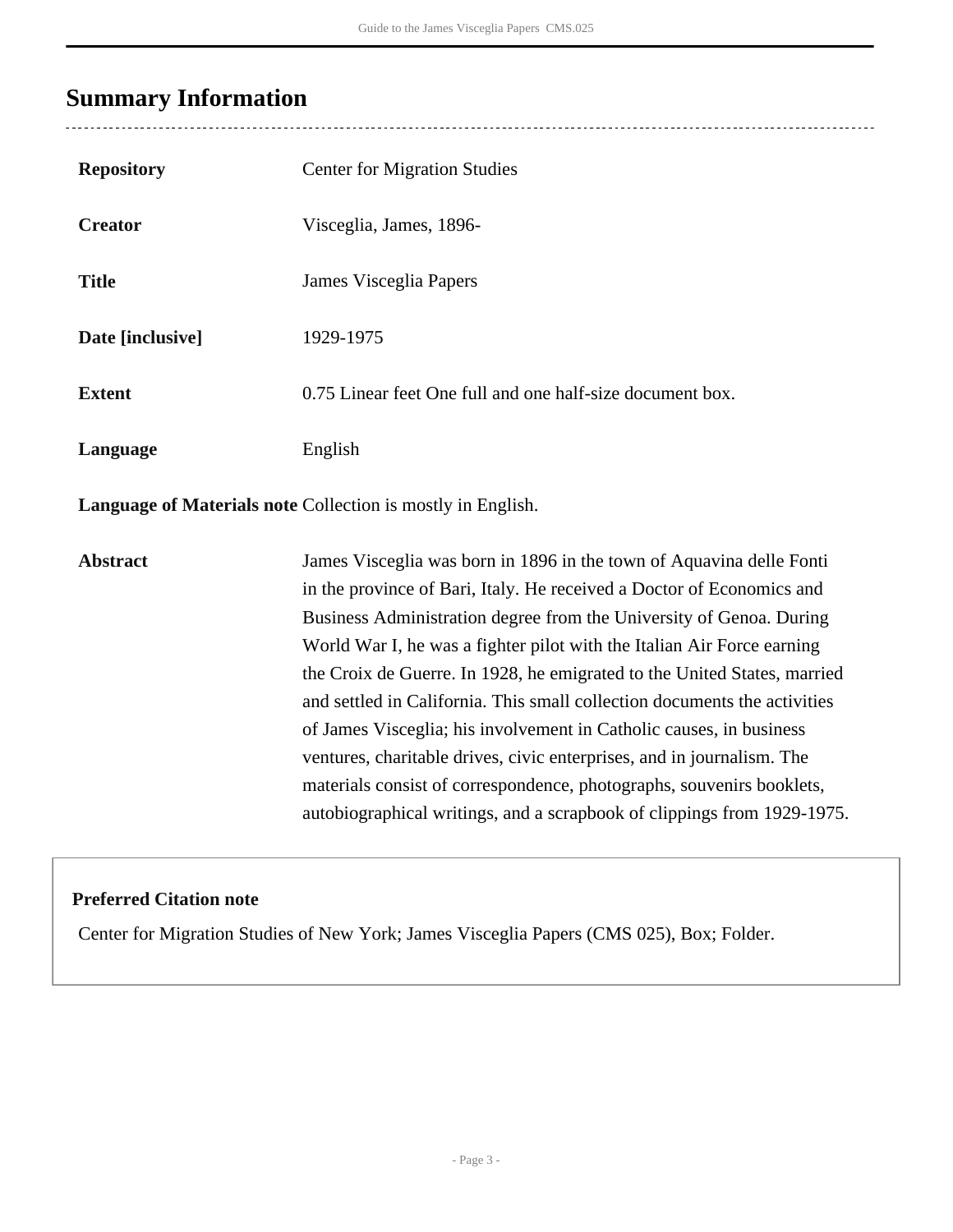## <span id="page-3-0"></span>**Biographical/Historical note**

James Visceglia was born in 1896 in the town of Aquavina delle Fonti in the province of Bari, Italy. He received a Doctor of Economics and Business Administration degree from the University of Genoa. During World War I, he was a fighter pilot with the Italian Air Force earning the Croix de Guerre. In 1928, he emigrated to the United States, married and settled in California. He and his wife opened a fruit and vegetable business. In 1933 he built his first store and later owned multiple food centers.

He took part in charitable campaigns, active in the USO and the United Crusade and Community Chest, and gave assistance to Italian seaman visiting the harbor of San Pedro. During World War II he aided Italian prisoners of war and later decorated by the Italian government. He was a member of the archdiocesan speakers bureau and vice president of the Mater Dolorosa Laymen's Retreat League. He headed the Southern California Chapter of the American Committee on Italian Migration (ACIM) and worked for changes in the United States immigration laws.

He wrote for the newspaper *L'Italia* and also had his own column entitled, "Cronica Di San Pedro" in  *L'Italo-Americano di Los Angeles*. In 1960, he published the *National Chronicle*, a weekly publication dedicated to the encouragement of Italian-American culture and civic responsibility. His wife, Mary, Sicilian-born, wrote a biography of her husband and accounts of their travels together. He died in 1985.

### <span id="page-3-1"></span>**Scope and Contents note**

CMS 025 documents James Visceglia's activities other than work. Born in Italy, Mr. Visceglia came to the California in 1928. In 1933 he entered the fruit industry by building his first store, and eventually owned a chain of food stores. He passed away in 1985.

Mr. Visceglia entered public life in California in 1929; he has clippings dating back that far in his scrapbook. During World War II he was part of the U.S.O. and also active in aid to Italian prisoners of war in the area. He continued to be active through the early 1970s, when he was on a Community Development Advisory Committee to consider the need for urban renewal in San Pedro, California.

Visceglia engaged in civic affairs that reflected his Italian and Roman Catholic heritage. Various folders document this activities. He was behind a plan, eventually abandoned, to erect a larger-that-life statue of Saint Francis of Assisi, patron of San Francisco, on Alcatraz, an island in the city's harbor. More fruitful were his activities with the Italian Committee on American Migration; with ACIM he was part of the group that lobbied for change in U.S. immigration law. He was part of the archdiocesan Mater Dolorosa Laymen's Retreat League, which arranged for men who were not priests to spend short periods of time living, praying and listening to spiritual talks together; he was also available to speak as part of the archdiocesan speaker's bureau. Sometimes Mr. Visceglia only attended an event, and he saved several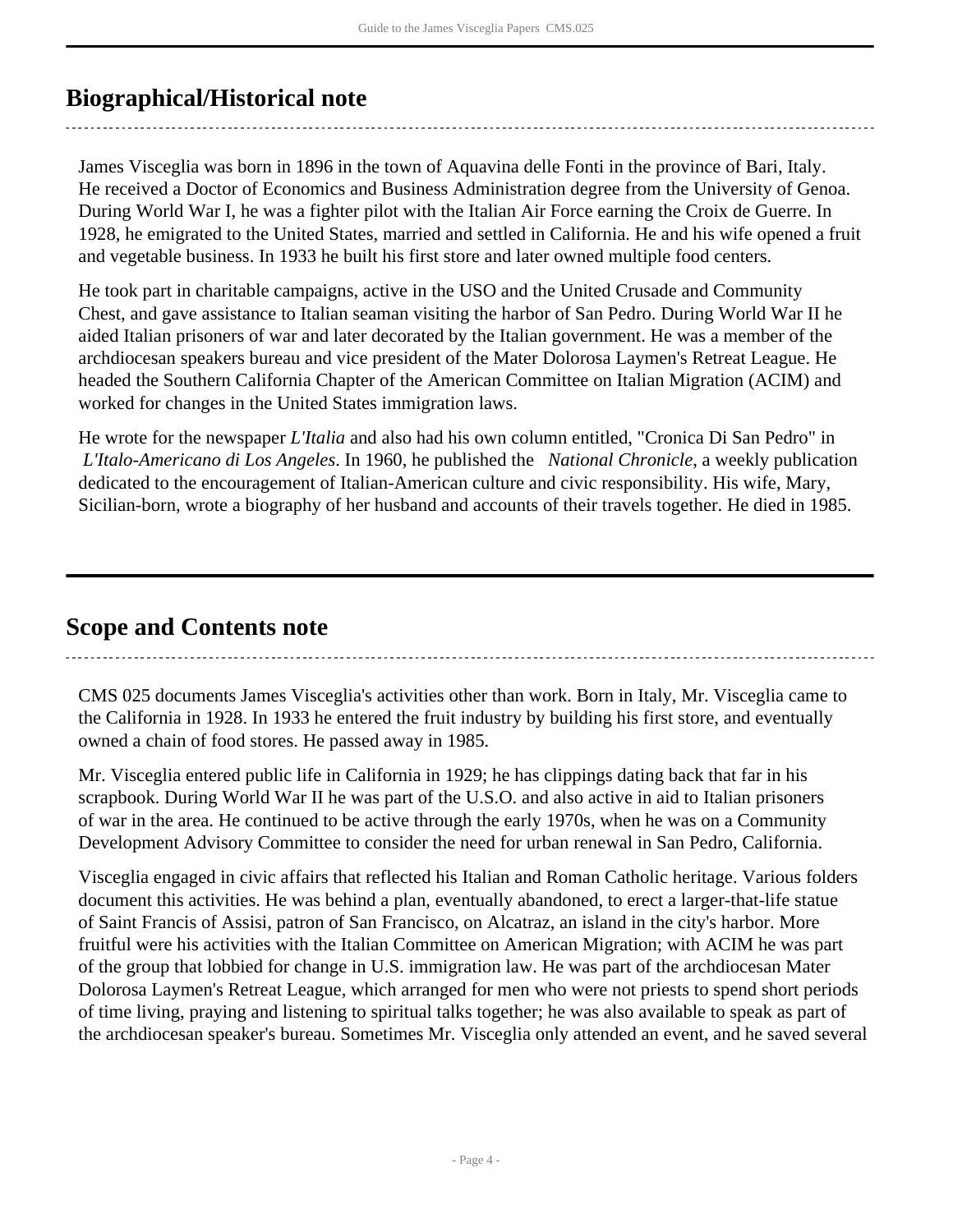programs from affairs that he presumably attended, and photographs of himself with other participants in community events.

The collection also documents Mr. Visceglia's personal life with his Sicilian-born, California-bred wife Mary. "Jimmy" as she called him, wrote for local Italian-language newspapers. Mary documented their life together, producing two travelogues and a privately published biography of her husband that are included in this collection.

### <span id="page-4-0"></span>**Arrangement note**

CMS 025 is a small collection comprising 3/4 linear feet of material housed in ten folders arranged alphabetically in two boxes: a full-size and a half-size document box. There is one folder of unsorted photographs.

## <span id="page-4-1"></span>**Administrative Information**

#### **Publication Information**

Center for Migration Studies

#### **Revision Description**

Edited in compliance with DACS by Mary Brown. June 2014

#### **Conditions Governing Access note**

Open to researchers by appointment.

#### **Conditions Governing Use note**

Copyright is owned by the Center for Migration Studies. Permission to publish materials must be requested before use.

#### **Immediate Source of Acquisition note**

Gift of James Visceglia.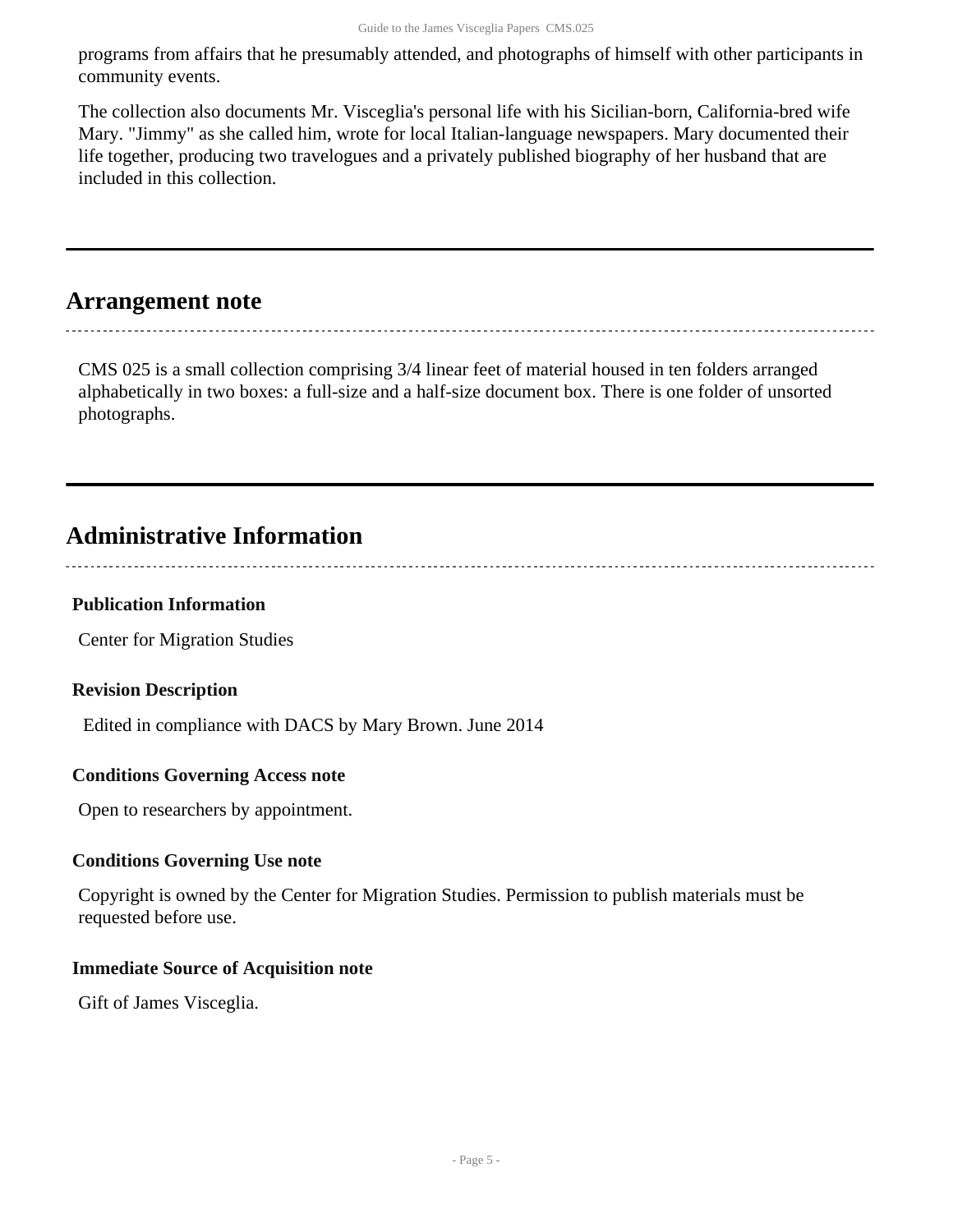#### **Processing Information note**

About 1977, CMS employees prepared a finding aid for CMS 025. In 2014 Mary Elizabeth Brown entered the finding aid into the Archivists' Toolkit in compliance with DACS, and folder descriptions were simplified from the original print finding aid. (The original finding aid is available upon request). Folder titles in the contains list only may vary from the physical folder titles.

## <span id="page-5-0"></span>**Related Materials**

#### **Related Archival Materials note**

James Visceglia was active in the Southern California chapter of the American Committee for Italian Migration, the papers of which are in CMS 001.

## <span id="page-5-1"></span>**Controlled Access Headings**

#### **Corporate Name(s)**

• American Committee on Italian Migration.

#### **Geographic Name(s)**

• Los Angeles Harbor (Calif.)

#### **Subject(s)**

- Italian Americans | v Newspapers.
- Italian Americans |z California |z San Pedro.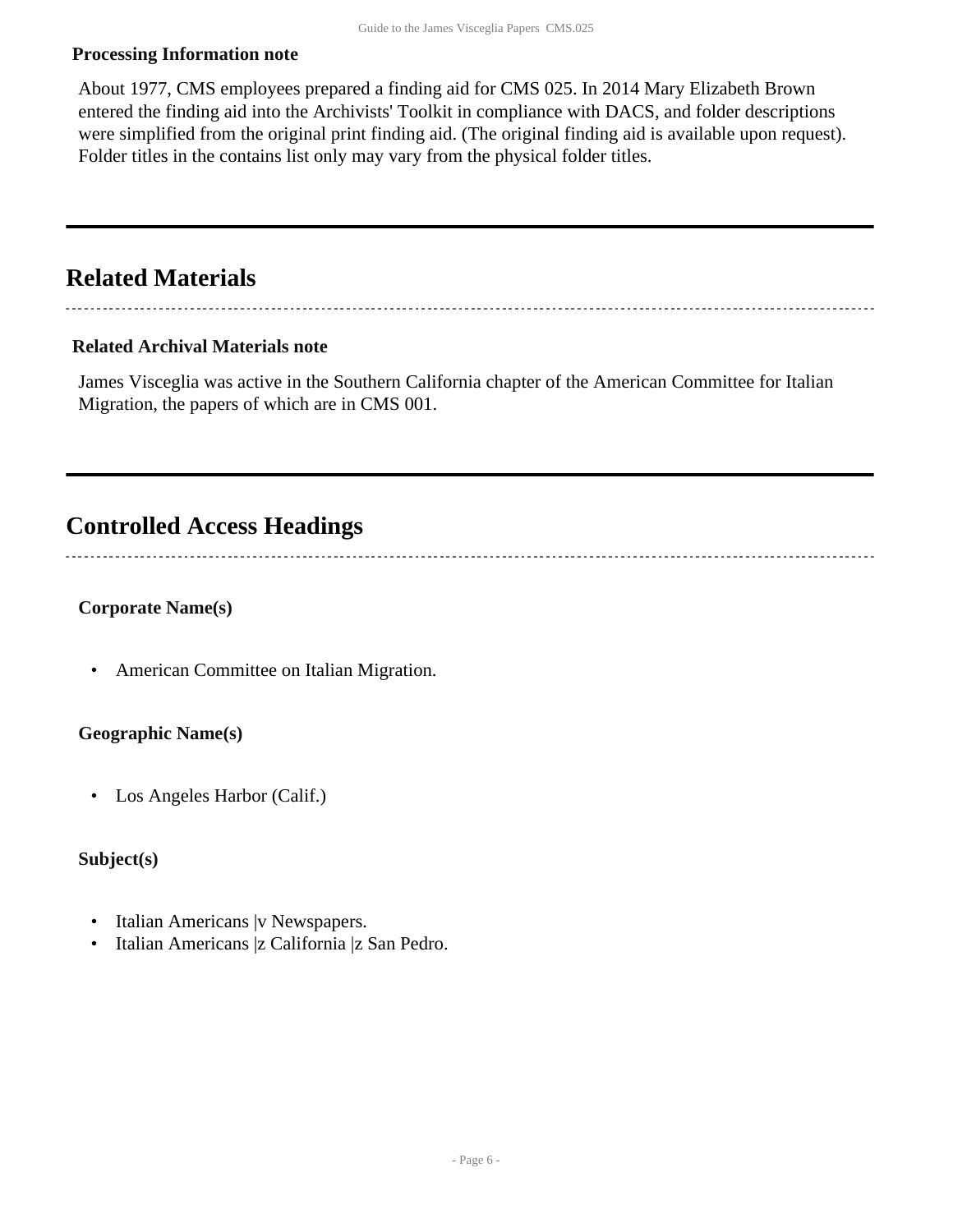# <span id="page-6-0"></span>**Other Finding Aids note**

 $\ddotsc$ 

The original finding aid is available in print upon request.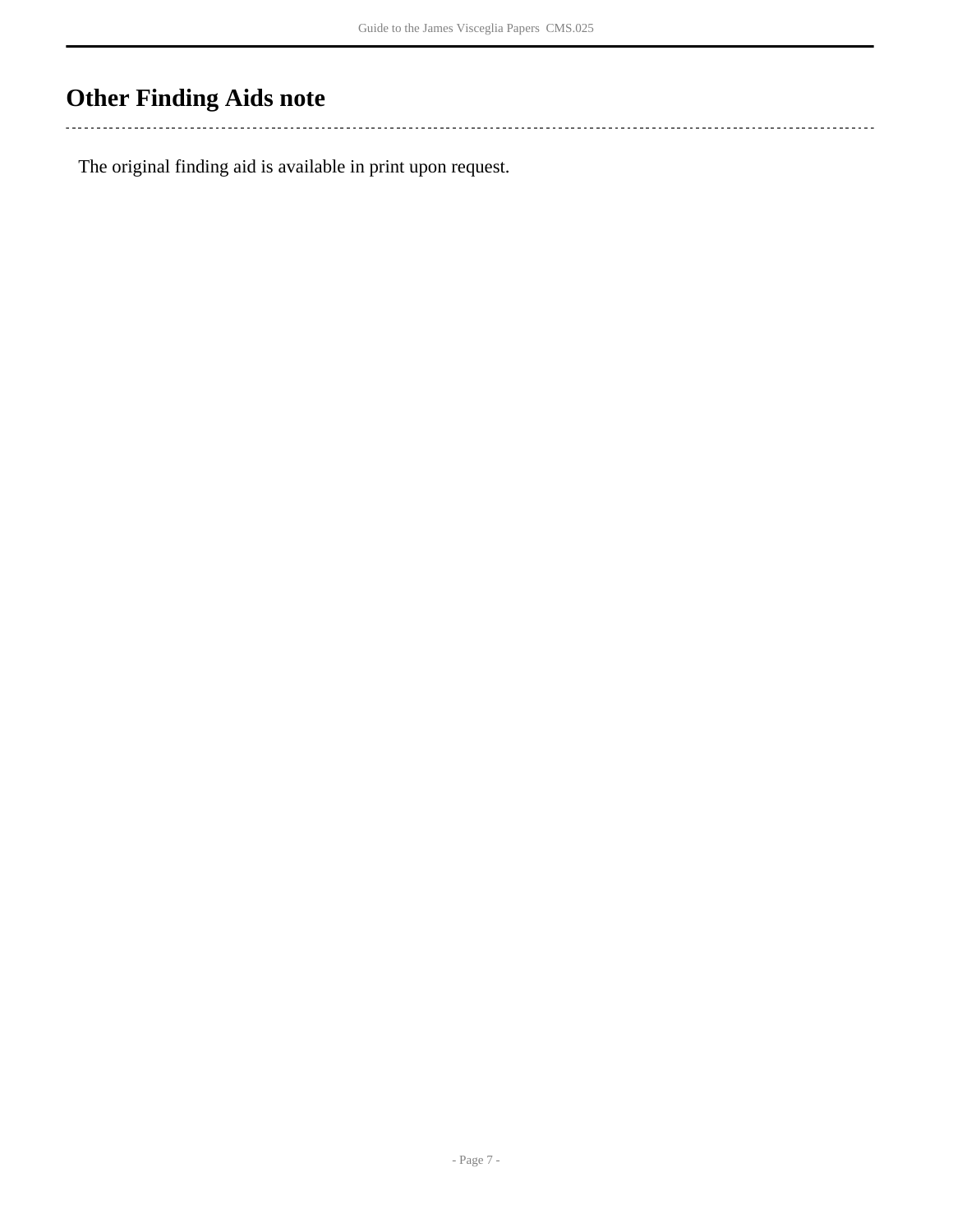# <span id="page-7-0"></span>**Collection Inventory**

|                                                                                                                                              | <b>Box</b>   | Folder         |
|----------------------------------------------------------------------------------------------------------------------------------------------|--------------|----------------|
| Alcatraz Statue of Saint Francis of Assisi 1963-1970                                                                                         | $\mathbf{1}$ | $\mathbf{1}$   |
| American Committee on Italian Migration 1964-1975                                                                                            | $\mathbf{1}$ | $\overline{2}$ |
| Baroni, Cleto, Chi Siamo Nella California Del Sud (Los Angeles: L'Italo<br>Americano di Los Angeles 1932                                     | $\mathbf{1}$ | 3              |
| Community Development Advisory Committee, San Pedro,<br>California 1970-1971                                                                 | $\mathbf{1}$ | $\overline{4}$ |
| Mater Dolorosa Laymen's Retreat League 1965-1970                                                                                             | $\mathbf{1}$ | 5              |
| Photographs undated                                                                                                                          | $\mathbf{1}$ | 6              |
| Souvenir Programs: Columbia day 1969, Festa Italiana 1968, Fisherman's<br>Fiesta 1963, italian Catholic Federation Convention 1970 1963-1970 | $\mathbf{1}$ | $\overline{7}$ |
| Visceglia, Mary, "Around the World in 380 Days" undated                                                                                      | $\mathbf{1}$ | 8              |
| Visceglia, Mary, Jimmy Visceglia 1970                                                                                                        | $\mathbf{1}$ | 9              |
| Visceglia, Mary, "Other Faces, Other Places"                                                                                                 | $\mathbf{1}$ | 10             |